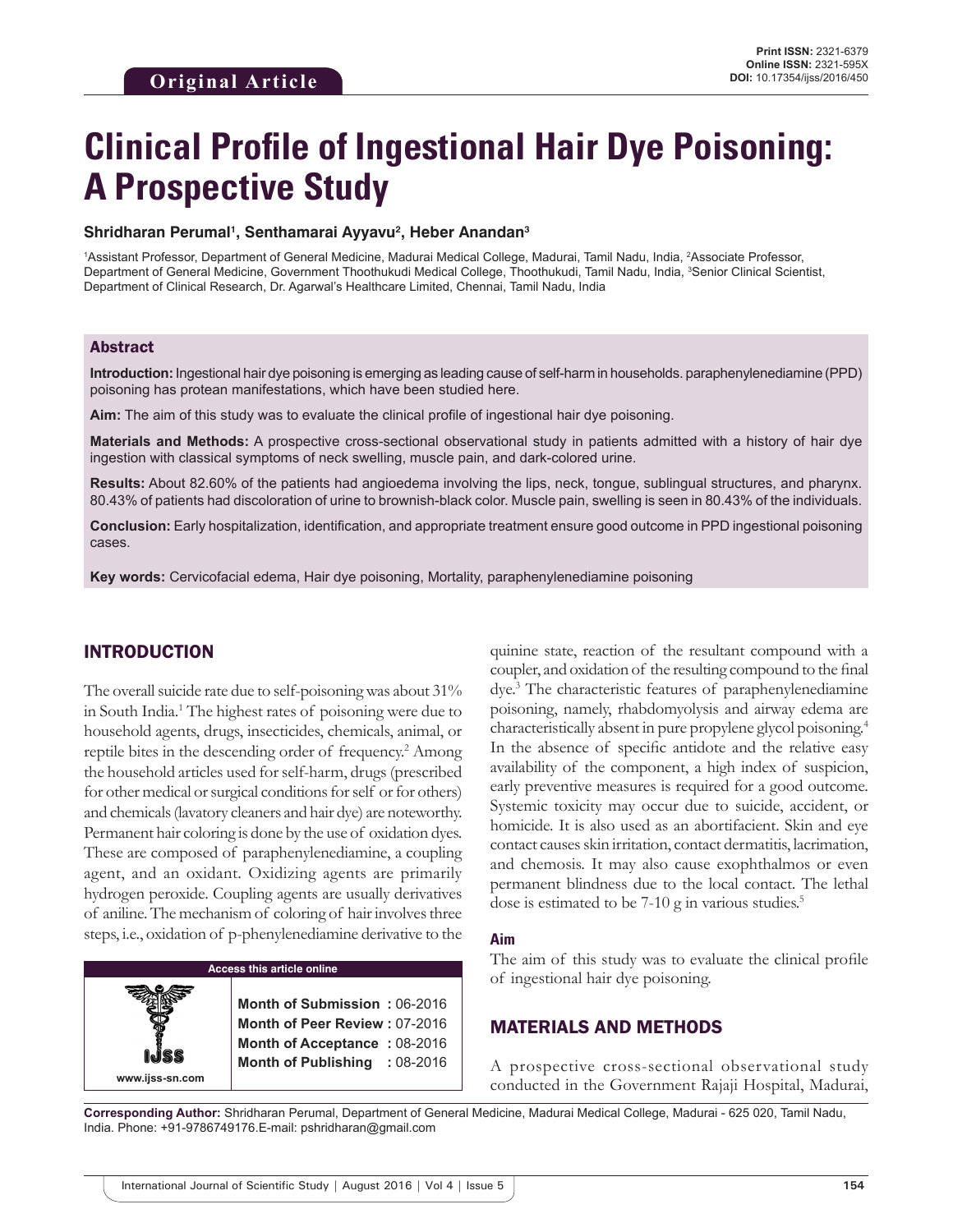Tamil Nadu. The Institutional Ethics Committee approval and informed consent from the patients/relatives were obtained. Patients admitted with a history of hair dye ingestion with classical symptoms of neck swelling, muscle pain, and dark-colored urine were included in the study. Demographic details include age, gender, education, and occupation of the individual. Clinical details include cervicofacial edema, limb pain and swelling, discolored urine, oliguria, dyspnea, palpitation, syncope, voice change, pulse and blood pressure data, and oxygen saturation recorded in the bedside using a finger pulse oximeter. Laboratory data to be collected include urine analysis for protein, deposits; blood total count, blood urea, creatinine, sugar, serum sodium, potassium, serum total creatinine kinase (CPK), serum glutamic oxaloacetic transaminase, serum glutamic pyruvic transaminase, electrocardiogram (ECG), and serum cardiac troponin T for patients, in whom there are ECG changes and/or symptoms and signs of myocarditis such as tachypnea, tachycardia, and hypotension. Treatment details to be collected include airway management requiring tracheostomy or endotracheal intubation, ventilatory support, dose, duration, and type of steroids used, whether alkaline diuresis used, dialysis details if done, the use of vasopressor, antiarrhythmics, or cardioversion. Cervicofacial edema discolored urine, muscle pain and swelling were noted in the first 24 h of admission. Oliguria, dyspnea, palpitation, syncope, seizures, etc. were taken into consideration when present any time during the hospital stay. Urinalysis, blood urea, creatinine, serum electrolytes, and serum CPK were taken on admission, the 2nd day and periodically once in 1 or 2 days thereafter. The  $2<sup>nd</sup> - 3<sup>rd</sup>$  day values and discharge day values are taken into consideration for the study. ECG was taken for all patients during admission, and thereafter,

| Table 1: Age distribution |             |        |       |            |  |  |  |
|---------------------------|-------------|--------|-------|------------|--|--|--|
| Age group (years)         | <b>Male</b> | Female | Total | Percentage |  |  |  |
| $15 - 25$                 | 4           | 18     | 22    | 478        |  |  |  |
| $26 - 35$                 | 10          | 6      | 16    | 34.7       |  |  |  |
| $36 - 45$                 |             |        | 5     | 10.8       |  |  |  |
| >45                       |             |        | 3     | 6.5        |  |  |  |
| Total                     | 16          | 30     | 46    | 100        |  |  |  |

|  |  |  | Table 2: Clinical profile of study patients n=46 |
|--|--|--|--------------------------------------------------|
|--|--|--|--------------------------------------------------|

| Symptoms/sign               | <b>Number of cases</b> | Percentage |
|-----------------------------|------------------------|------------|
| Cervicofacial edema         | 38                     | 82.60      |
| Muscle pain and/or swelling | 37                     | 80.43      |
| Brown black-colored urine   | 37                     | 80.43      |
| Oliguria                    | 32                     | 69.56      |
| Tachypnea, dyspnea          | 5                      | 10.86      |
| Hypotension                 |                        | 15.21      |
| <b>Seizures</b>             |                        | 2 17       |

only if the patient has persistent tachycardia, electrolyte abnormalities, hypotension, dyspnea, tachypnea, and chest pain. If ECG changes were present, cardiac troponin T was done.

# RESULTS

About 52 patients admitted with hair dye ingestional poisoning were included; 46 patients were included in the study.

The majority of the patients were females, comprising almost two-thirds of the cases. In both genders, the 15-35 years age group comprised more than 80% of the total number of patients (Table 1).

About 82.60% of the patients had angioedema involving the lips, neck, tongue, sublingual structures, and pharynx. 80.43% of patients had discoloration of urine to brownishblack color. Muscle pain, swelling is seen in 80.43% of the individuals (Table 2). Proteinuria was found in 20 patients (43.47%); Serum creatinine was elevated in 27 patients (58.69%), out of whom, only 9 patients required dialysis, other 18 patients recovered with fluid management and alkalizing management of urine. Serum CPK levels were elevated in 36 patients (78%), which gradually decreased in the majority of patients with the establishment of normovolemic status with fluids management and forced alkaline diuresis. 6 patients had ECG changes such as tachycardia and non-specific ST/T changes, of which, 1 patient had elevated cardiac troponin. All patients were treated with steroids; out of 38 patients who had edema of the face, neck, tongue, pharynx and only 20 patients required tracheostomy. 2 patients were required mechanical ventilation. 6 out of 46 patients (13.05%) were expired. The duration of hospital stay was directly proportional to the complications and interventions. The average duration of stay was 5-7 days for those who were managed totally conservatively for airway edema, renal failure, etc. For those who had tracheostomy, and without hemodialysis for elevated renal parameters, the duration of stay was 7-10 days. For those who had renal failure and on hemodialysis, 2-3 weeks stay was required to recover from the illness.

# **DISCUSSION**

Since there is no antidote, early recognition of the condition along with institution of early treatment is very important to ensure a good outcome. In our study, 93.4% of individuals consumed the hair dye with an intention of self-harm. Only